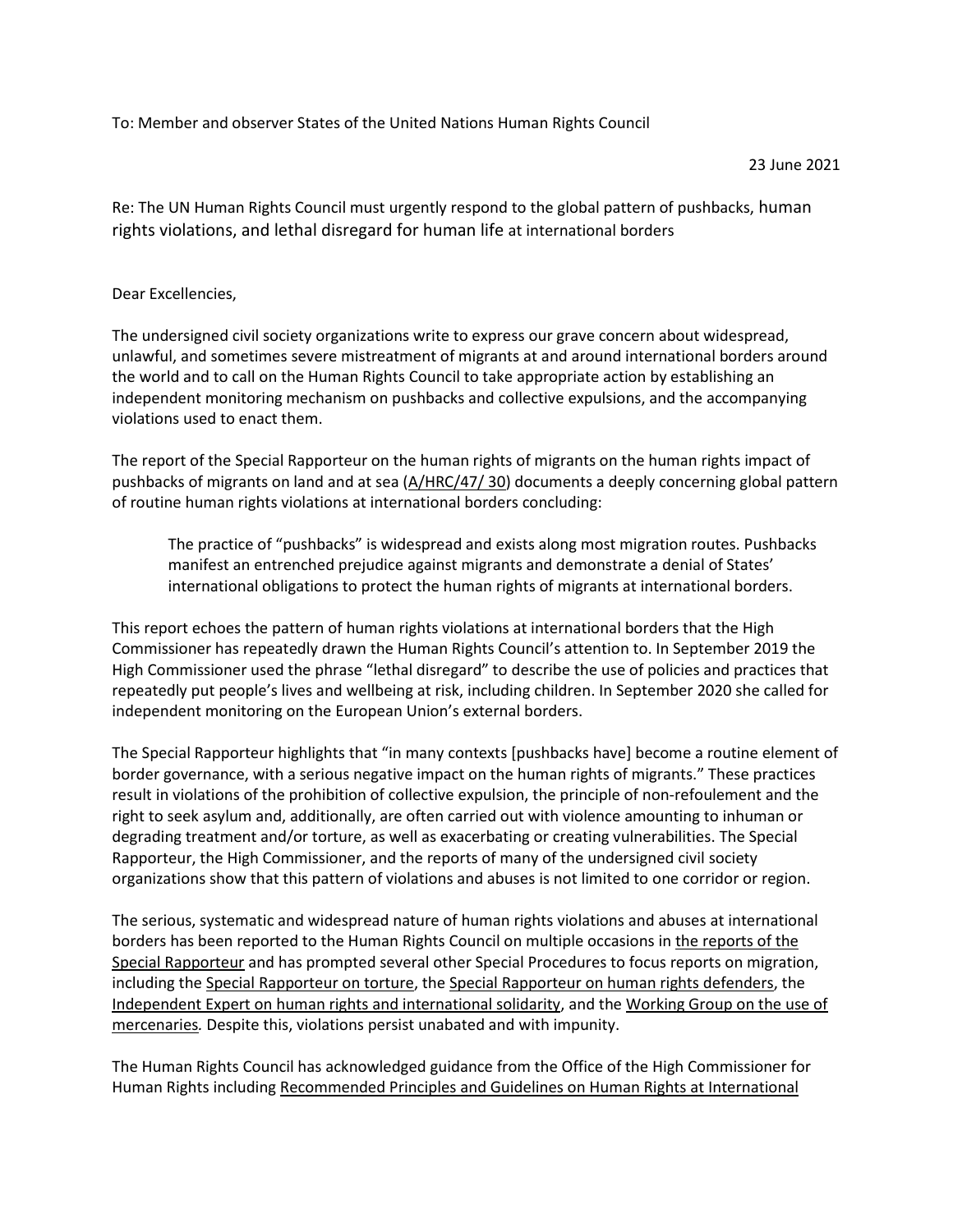[Borders](https://www.ohchr.org/Documents/Issues/Migration/OHCHR_Recommended_Principles_Guidelines.pdf) and [the Principles and Guidelines on Human Rights of Migrants in Vulnerable Situations.](https://www.ohchr.org/Documents/Issues/Migration/PrinciplesAndGuidelines.pdf) Despite this, violations persist unabated and with impunity.

The Human Rights Council has adopted a [Presidential Statement on protection at sea](https://www.right-docs.org/doc/a-hrc-prst-27-3/) (2014) and resolutions o[n migrants in transit](https://ap.ohchr.org/documents/dpage_e.aspx?si=A%2FHRC%2FRES%2F29%2F2) (2015), [migrants and refugees in large movements](https://ap.ohchr.org/documents/dpage_e.aspx?si=A%2FHRC%2FRES%2F32%2F14) (2016). Despite this, violations persist unabated and with impunity. A new and stronger response drawing on and complementing the work of the Special Rapporteur is needed.

The Missing Migrants project records 5,652 deaths in migration since the Human Rights Council last passed a thematic resolution on the human rights of migrants, including 1,469 deaths in migration so far this year (more than were recorded in the whole of 2020). $1$ 

In light of the scale, severity, and global nature of this lapse of respect and protection for the human rights of all migrants, we call on you ensure an appropriate response from the Human Rights Council, through a resolution that calls on all States to fully implement all the recommendations of the Special Rapporteur, which include:

- ending pushback practices, respecting fully the prohibition of collective expulsion and upholding the principle of non-refoulement;
- harmonizing domestic legislation with international human rights law to prohibit refoulement and collective expulsion, and decriminalizing irregular entry;
- ensuring that administrative or criminal measures are not applied to deter or immobilize search and rescue capacities and humanitarian assistance at borders;
- address bias in law enforcement and adopt and implement standard operating procedures that provide operational guidance on human rights compliant border governance;
- ensuring due process guarantees for all migrants under the State's jurisdiction or effective control regardless of their status, by ensuring access to an individual examination, and to effective remedy and appeal before a judicial authority; providing access to gender-responsive legal and interpretation services; and suspending removal while an appeal is pending;
- promptly and thoroughly investigating allegations of human rights violations and abuses at international borders;
- establishing effective independent monitoring mechanisms and ensure access to all migrationrelated facilities and procedures to monitor their compliance with international human rights laws and standards.

In addition, the HRC should build further on the Special Rapporteur's recommendations and complement the mandate's work by establishing an independent monitoring mechanism to undertake a global investigation on pushbacks and collective expulsions and the human rights violations that enable and result from these practices, including:

- the impact of criminalization of irregular entry;
- actions that deny or undermine the right to seek asylum, including the absolute closure of borders;

 $1$  Data on 15 June 2021 from [https://missingmigrants.iom.int.](https://missingmigrants.iom.int/) Note that this refers to recorded deaths and provides a minimum estimate.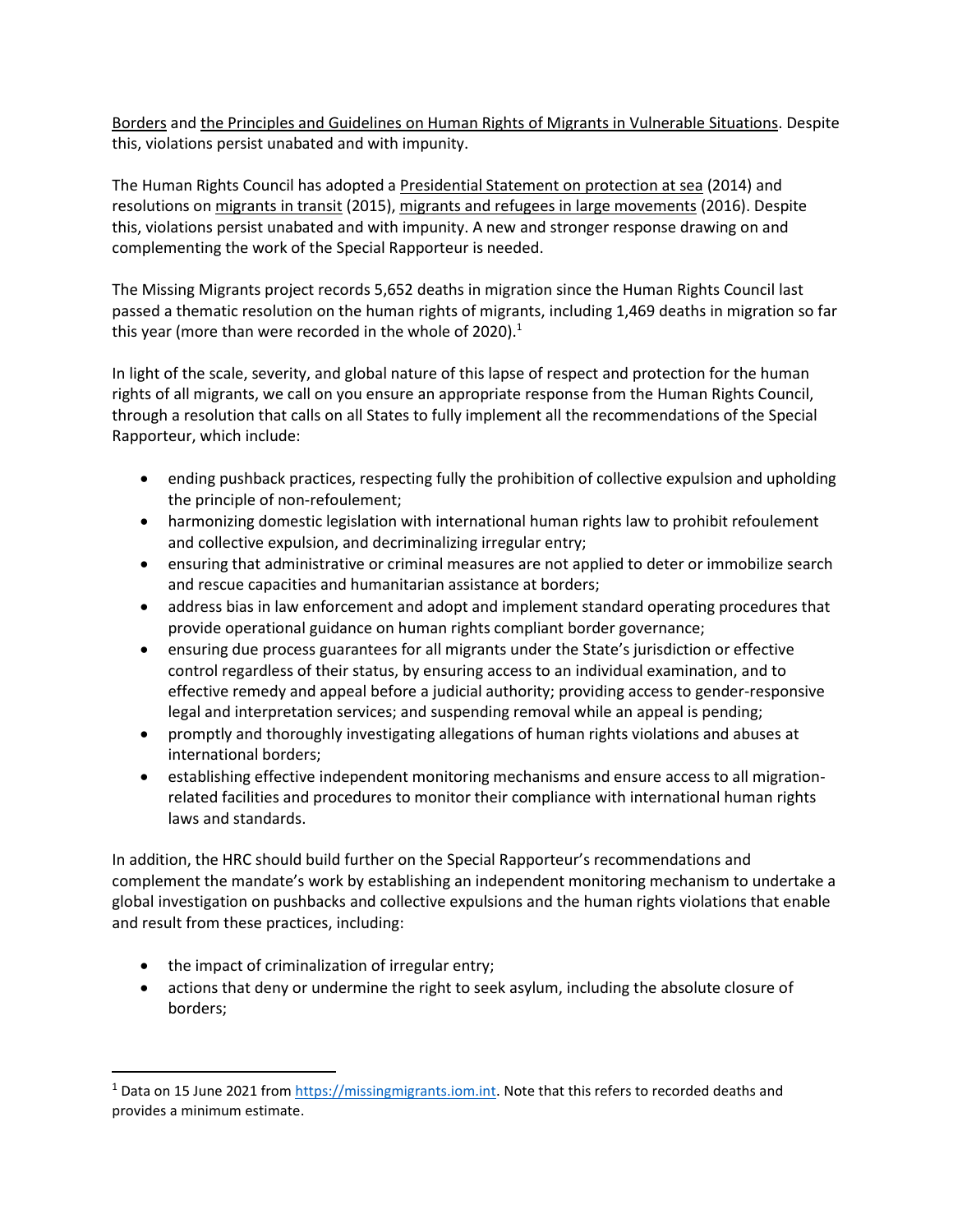- criminalization and suppression of humanitarian assistance and human rights defenders, including the misuse of anti-smuggling legislation to target them;
- militarization of borders and excessive use of force.

This independent monitoring mechanism should report on its findings and provide recommendations on robust follow up action at national, regional and international levels to ensure remedy for victims and end these practices and the climate of impunity surrounding pushbacks and prevent further human rights violations.

## Sincerely,

- 1. Aditus Foundation
- 2. Alianza Americas
- 3. American Association of Jurists (AAJ)
- 4. Amnesty International
- 5. Associación Coordinadora Comunitaria de Servicos para la Salud, Guatemala
- 6. Association for Legal Intervention (Stowarzyszenie Interwencji Prawnej)
- 7. Asylum Access
- 8. Asylum Access Mexico (AAMX) AC
- 9. Bloque Latinoamericano sobre Migración
- 10. borderline-europe Human Rights without borders
- 11. bordermonitoring.eu
- 12. Center for Law, Justice and Society Dejusticia (Colombia)
- 13. Centre for Peace Studies
- 14. Centro de Atención a la Familia Migrante Indígena CAFAMI A.C
- 15. Centro de Derechos Humanos Fray Matías de Córdova A.C.
- 16. Centro de Estudios Legales y Sociales
- 17. Civil Society Action Committee
- 18. Clinica Juridica de Migrantes y Refugiados de la Universidad Diego Portales
- 19. Comité de Familiares de Migrantes del Centro de Honduras (COFAMICENH)
- 20. Danish Refugee Council
- 21. EuroMed Rights
- 22. Friends World Committee for Consultation (Quakers)
- 23. Fundación Cepaim
- 24. HIAS Greece
- 25. Human Rights Watch
- 26. HUMANRIGHTS360
- 27. Hungarian Helsinki Committee
- 28. Instituto para las Mujeres en la Migración (IMUMI)
- 29. International Catholic Migration Commission (ICMC)
- 30. International Detention Coalition (IDC)
- 31. International Federation for Human Rights (FIDH)
- 32. International Migrants Bill of Rights (IMBR) Initiative
- 33. International Movement Against All Forms of Discrimination and Racism (IMADR)
- 34. International Policy Fellowships Network
- 35. International Service for Human Rights (ISHR)
- 36. JRS Belgium
- 37. Mixed Migration Centre